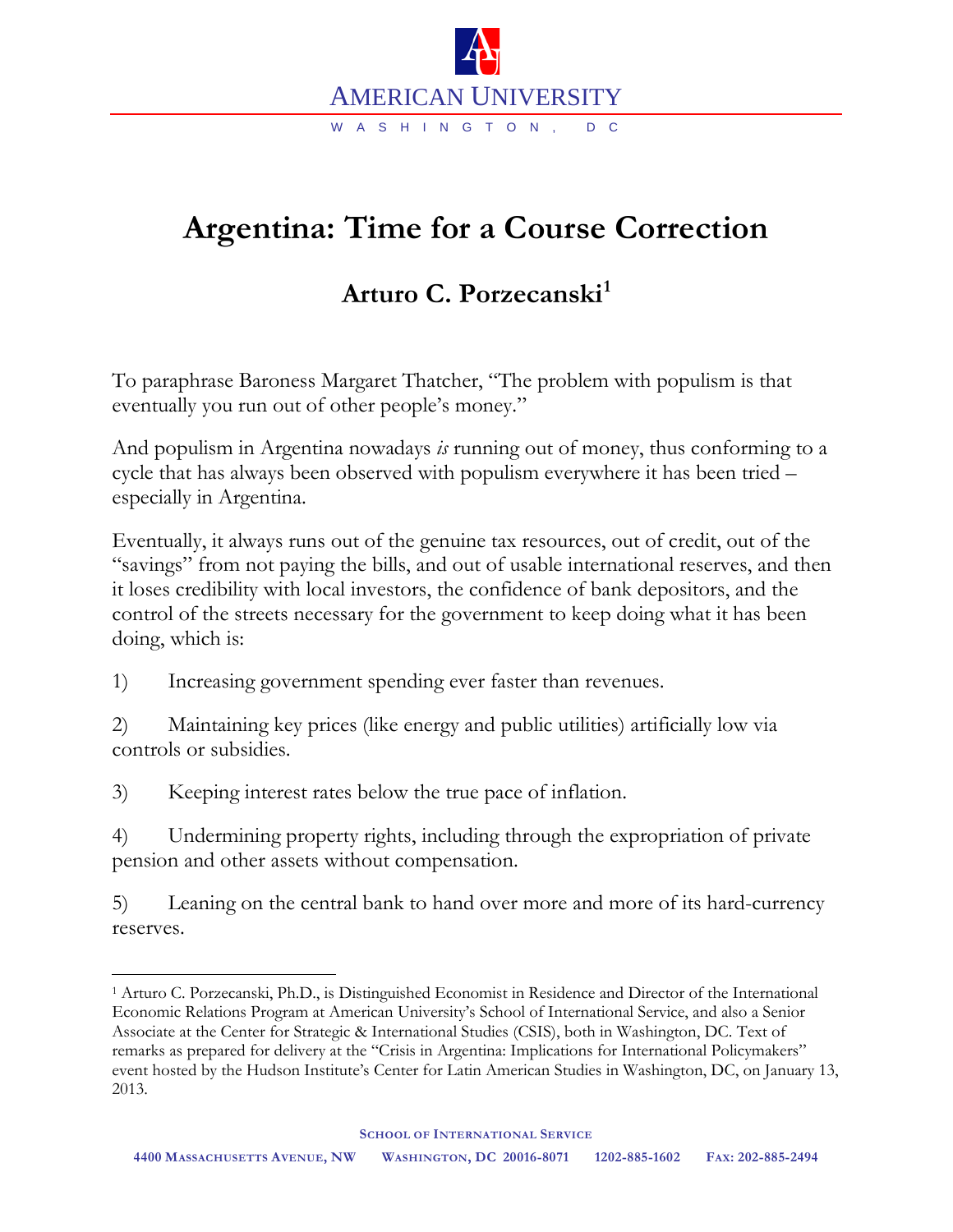6) Preventing cheaper imports from coming into the country, and forcing companies to export what they don't produce.

7) Stopping people from buying dollars, and saving or spending them as they wish.

8) Appeasing the labor unions by decreeing large wage increases, while letting companies increase most prices as much as the market will bear.

9) Bullying political opponents, intimidating the press, annoying your regional neighbors, and picking fights with the United States.

10) And last but not least, covering up the nature and scope of the problems that populism has created.

Add to the inherent, fatal flaws of populism as a development model an increasingly autocratic leader with narcissistic personality disorder and great ideological inflexibility, who has surrounded herself with an increasingly small circle of "yes" men and women, and you have all the ingredients for a movie with a very bad ending.

Indeed, the way things are going, I am certain that President Cristina Kirchner will not make it to the end of her term in office. Consider the following highlights of 2012:

1) She made a lot of political enemies, while at the same time losing many allies.

2) After several years of rapid economic growth, and despite record-high commodity prices, the economy stagnated, and it did because the business climate has been ruined.

3) The central bank expanded the money supply at an annual rate of nearly 40%, versus a pace of 20-30% prior to 2012, sowing the seeds for faster inflation this year.

4) Many companies have lost their international competitiveness and profitability, and they are no longer able to afford wage increases that keep up with true inflation, such that their workforce and labor unions are getting restless. There will be more strikes and demonstrations in 2013.

5) A real estate bubble that kept many people feeling rich has now been pricked, so many in the middle class are unhappy about the precipitous drop in property prices.

6) There have been a series of huge street protests against the government as well as episodes of supermarket lootings, and also fatal accidents involving mass-transit (railroads, mainly) due to poor maintenance, all in the context of rising street crime,